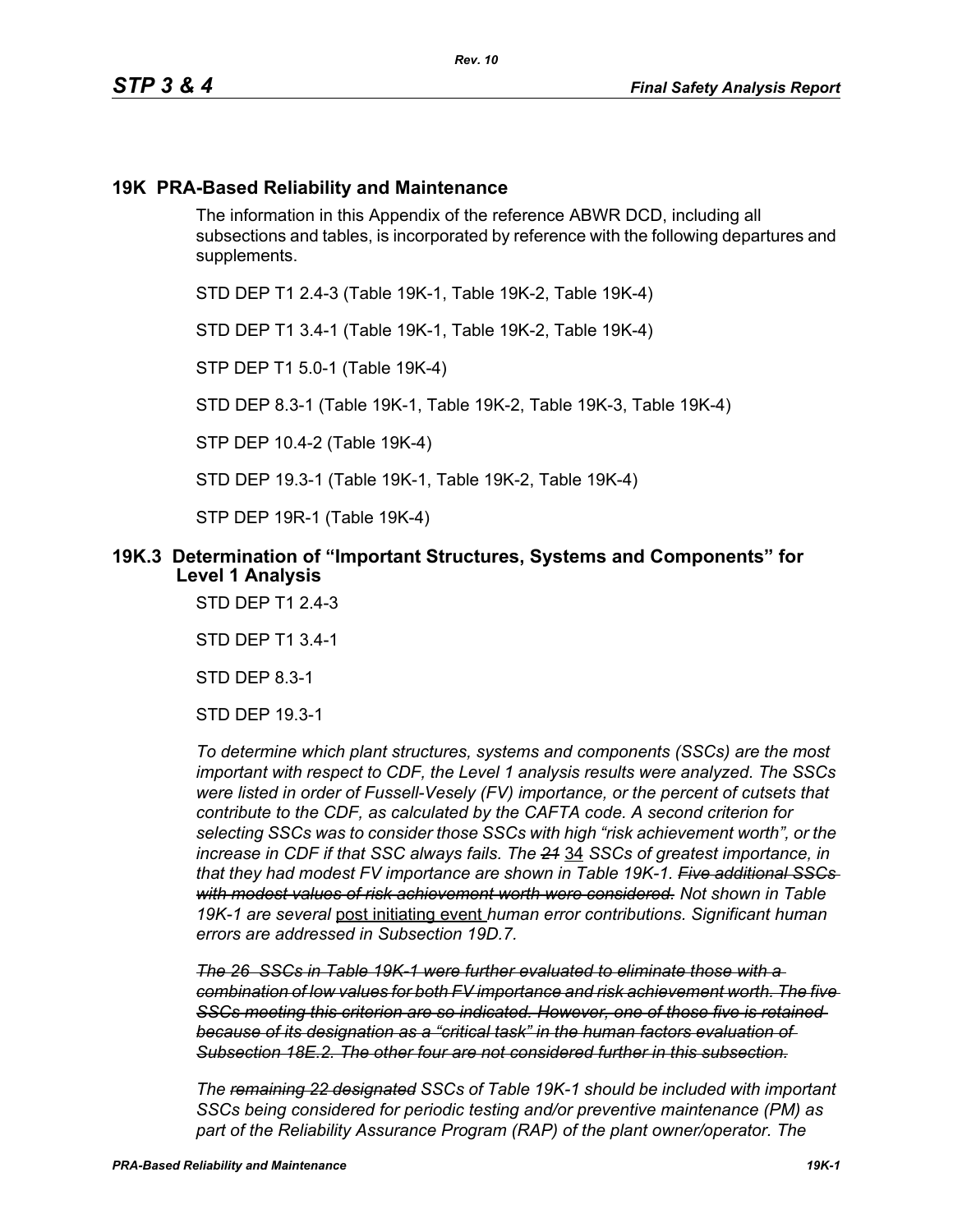*reliability and maintenance actions suggested for the listed SSCs are identified in Subsection 19K.11.*

*A second table, Table 19K-2, was prepared to show those SSCs with small to moderate values of risk achievement worth. These SSCs all have very low Fussell-Vesely importance, indicating a low probability of failure. However, if they fail, the impact on CDF is not negligible. Most of these SSCs have the same* similar *risk achievement worth*s *because their failure would result in failure of the* RHR system or the *RCIC system to perform its function* their functions*.*

*Initiating events that are significant contributors to CDF in the Level 1 analysis are listed in Table 19K-3. There are five* seven *such events which are shown.* Three of the*The three most significant events, accounting for more than one-half of the CDF, are all station blackout events*. *The* remainder of the *next two events, contributing small fractions of* to *CDF are* loss of offsite power for two to eight hours, unplanned manual reactor shutdown, medium break loss of coolant accident (LOCA), and *isolation/loss of feedwater and manual reactor shutdown*. *All other initiating events contribute small amounts to CDF.*

#### **19K.7 Determination of "Important Structures, Systems and Components" for Flood Analysis**

STP DEP T1 5.0-1

STP DEP 10.4-2

STP DEP 19R-1

The following site-specific supplement discusses the effects of the RSW pump house floods.

*The flood analysis considers the potential for core damage from plant damage resulting from a* internal or external *flood*floods*. The important SSCs identified by this analysis are the ECCS room*rooms*, RCW rooms*, Reactor Service Water (RSW) pump rooms and RSW electrical equipment rooms, *and* all *control and reactor building external water tight doors*, including the watertight barriers on the equipment access to the diesel generator rooms*, which prevent water from flowing into rooms other than the one with the leak* or from external flood sources to the safety-related buildings*;*  redundant supply side *isolation valves on the Reactor Service Water* RSW *System and anti-siphon capability,* prevent gravity drainage of the UHS basin, *which limit*s *the amount of water spilled into the control building* or RSW pump rooms*; circuit breakers that will trip RSW pumps, which also limits the amount of water spilled into the control building; isolation valves in the Circulating Water System (CWS); circuit breakers that will trip CWS pumps; level switches in the turbine building condenser pit*, the *and control building RCW rooms* and the RSW pump rooms*; sump pump operation; overfill lines in reactor building sumps on floor BIF; and room drain lines.*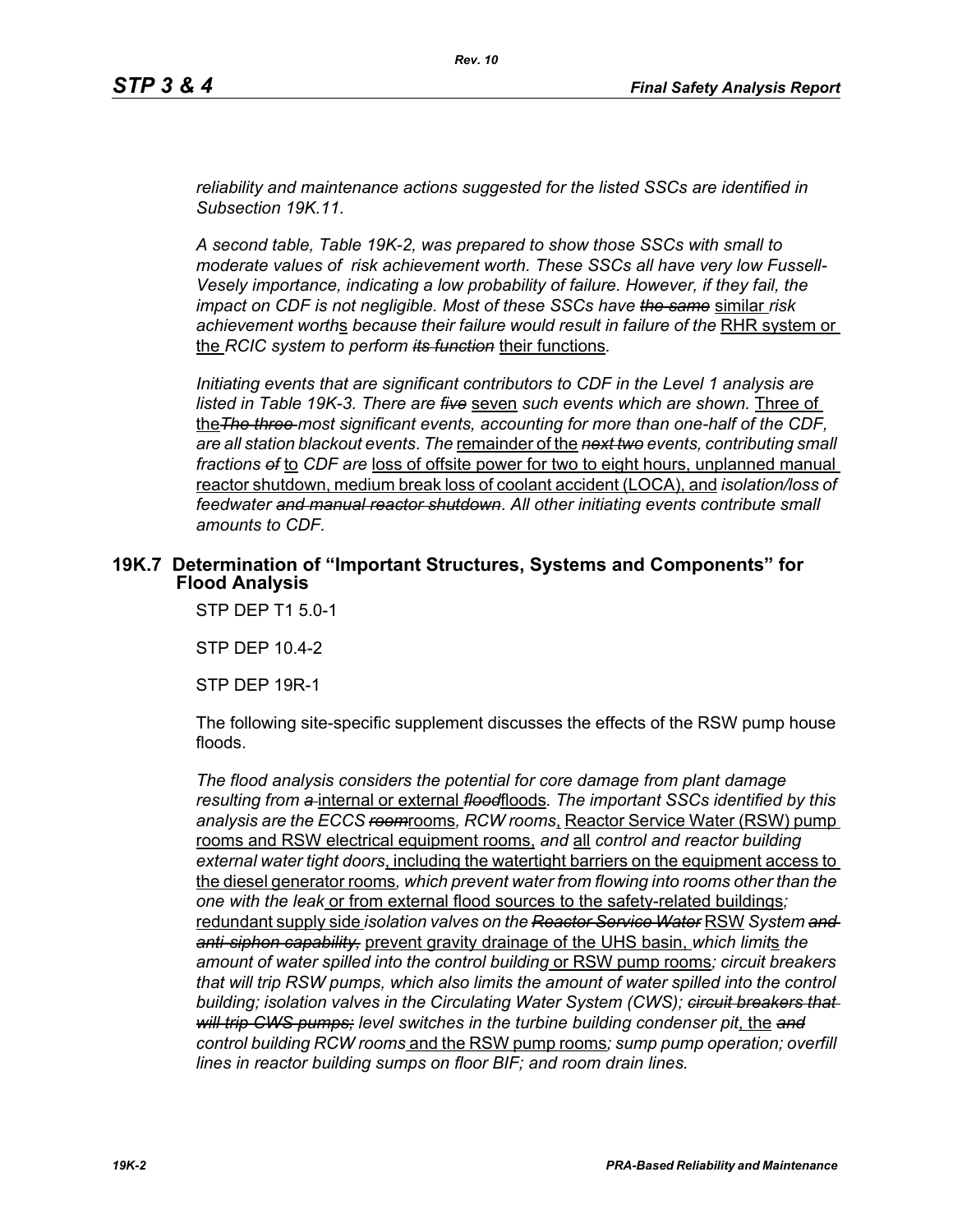## **19K.10 Identification of Important Capabilities Outside the Control Room** STP DEP T1 5.0-1

*The identified activities outside the control room are:*

*(8)* Verifying all watertight doors are closed on notification of a main cooling reservoir breach.

## **19K.11.1 Component Inspections and Maintenance**

STD DEP T1 2.4-3

STD DEP T1 3.4-1

STP DEP T1 5.0-1

STD DEP 8.3-1

STD DEP 19.3-1

*The two* individual *component types with the highest FV importances in the Level 1 analysis are the combustion turbine generator and the emergency diesel generators. Maintenance activities to assure high reliability of these components are discussed in 19K.11.10 and 19K.11.11.*

The Reactor Building Cooling Water System and the Reactor Service Water System have high FV importance with respect to common cause failure impacts, as these systems support a number of front-line safety systems. Maintenance and testing tasks are provided for the key components in each division, including pumps, heat exchangers and the service water cooling tower fans

*The system*s *of greatest FV importance* with respect to outage time *is* are *the RCIC System, which has been assigned a small unavailability for test and maintenance* and the RHR Loops*. The amount of time the* these systems are *RCIC System is unavailable because of test and maintenance should be monitored to assure that it*they *remains within the specified assumption*s *annually. Sensitivity studies of increased SSC unavailabilities showed that an increase in RCIC unavailability would cause the greatest increase in estimated core damage frequency of any SSC. The RCIC System was also found to be the most sensitive system to increased outage time assumptions. The highest contributor to uncertainties in the CDF as well as the CDF estimate was RCIC test and maintenance.*

#### STD DEP T1 3.4-1

The Remote Digital Logic Controller (RDLC) performs the Remote Input/output Function (RIF). Components that provide this function *Multiplexers which provide multiple signals to several systems are identified by the Level 1 analysis as high importance components. Safety system* RDLCs *multiplexers have* self-diagnostics *a built-in self test that* detect failures during on-line operation *checks circuits frequently*.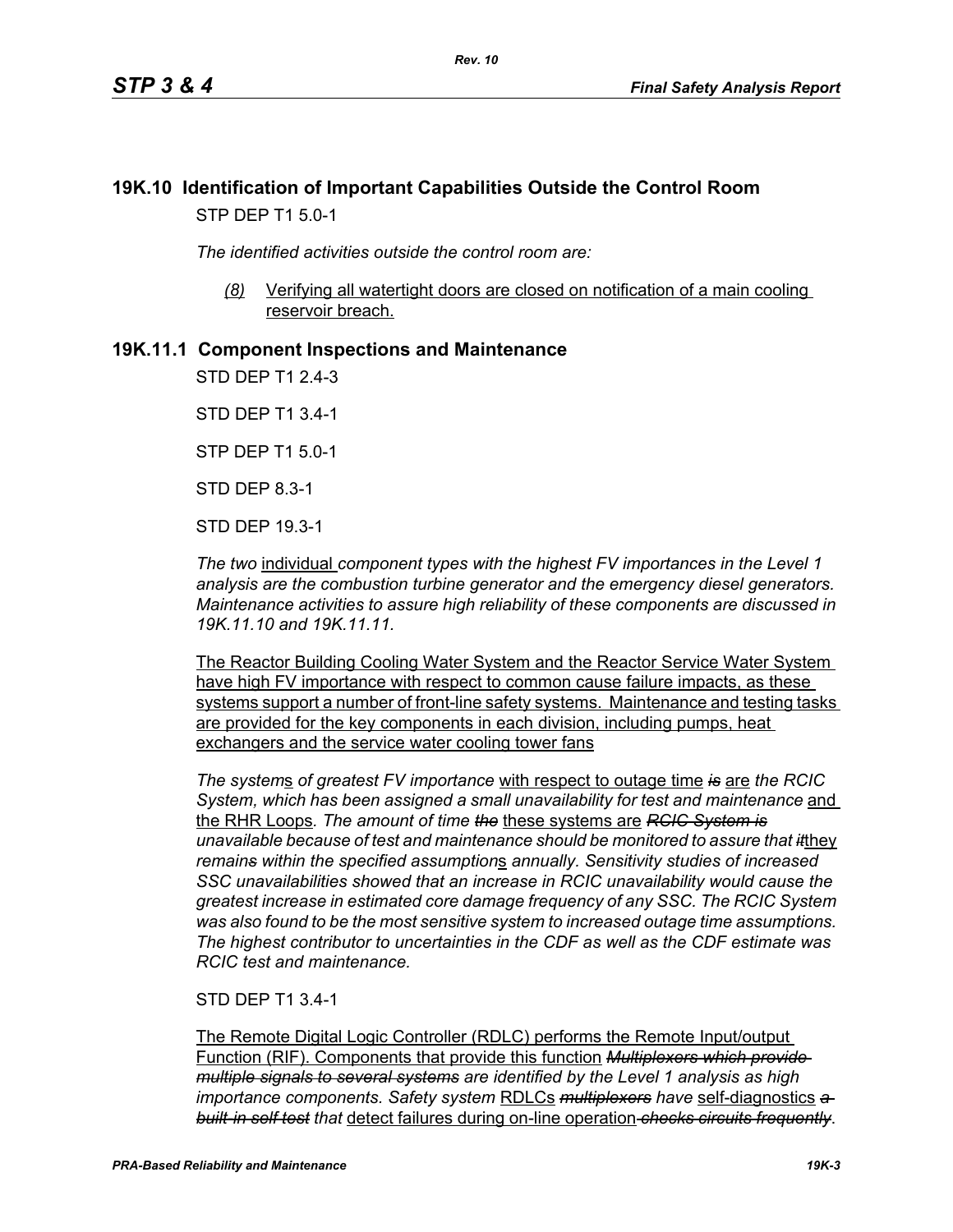*In addition, one* division *of* RDLCs *four multiplexers can be bypassed and tested during plant operation without loss of system function. Such tests provide a* periodic verification *complete simulation of the* RDLC operability *multiplexer signals, more than included in the self-test*. *During plant outages more detailed* RDLC *multiplexer tests are possible, including a complete system test and identification of signal errors. These tests will include verification that the remote* RDLCs *multiplexing units* function properly. RDLC RIF *Multiplexer tests that are suggested as part of the RAP are given in Table 19K-4.*

STD DEP T1 2.4-3

*The turbine of the RCIC System is an important component, as identified in Table 19K-1. Periodic startup and operation of the RCIC turbine is one way to monitor this turbine, and less frequent turbine inspection and refurbishment are also recommended. The RCIC pump is tested at the same time by measurement of speed, flow rate, differential pressure, and vibration. The turbine lube oil pump operation and many* Many *of the RCIC valves are also tested when the turbine testing is done. These RAP activities are included in Table 19K-4.*

STD DEP T1 3.4-1

Trip logic *unts functions* (*TLUs*TLFs) *for the Reactor Protection System (RPS) represent another high importance component. Functional tests of these TLUs*TLFs *are performed at frequent* predetermined *intervals by the online, self-test feature of ABWR solid-state logic. Additional offline, semi-automatic, end-to-end (sensor input to trip actuator) testing of TLUs*TLFs*, which exercises the safety system logic and control logic processes, is important because it allows the detection of failures not sensed by the online system. TheTLUs* TLF *tests that are suggested as part of the RAP are given in Table 19K-4.* 

*Common-cause miscalibration of RHR flow meters, and of Level 8 sensors, and common-cause failure (CCF) of digital trip modules (DTMs)* function (DTFs)*, and of Level 2 sensors, will have acceptable probabilities if adequate administrative controls are exercised. Calibration procedures for RHR flow meters and for Level 8 sensors should include notes about the safety importance of these instruments. Historical trend analysis should be performed for Level 2 sensors at each calibration. The procedure for testing DTMs* DTFs *should include a warning about their importance to safety. Suggested RAP activities are given in Table 19K-4.*

#### **19K.11.13 Flood Protection**

STP DEP T1 5.0-1

STP DEP 19R-1

The following site-specific supplement discusses the effects of the RSW pump house floods.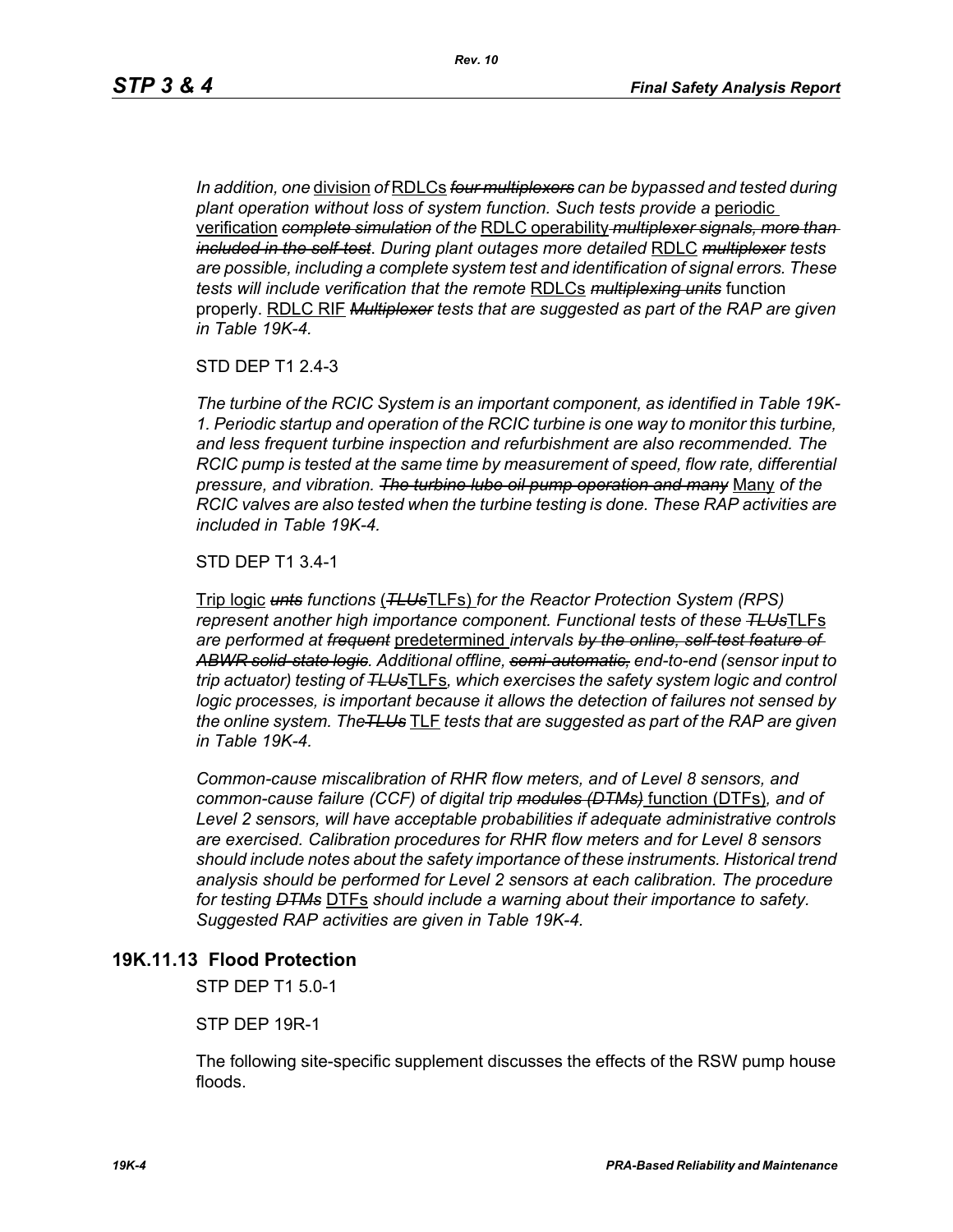*Rev. 10*

*The important SSCs for flood protection are the water tight doors on external entrances to the control and reactor buildings*, including the watertight barriers on the equipment access to the diesel generator rooms, *and in ECCS*, RSW pump house, *and RCW rooms, the RSW and CWS isolation valves, anti-siphon capability, the circuit breakers that trip* the *RSW and CWS pumps and water level sensors in the turbine building condenser pit*, RSW pump rooms, *and control building RCW rooms; sump pump operation; overfill lines on reactor building sumps on floor BIF; and room drain lines (Subsection 19K.7). Periodically room water barriers should be inspected to assure that they will prevent the spread of flooding, room drain lines should be checked to ensure no blockage exists, RSW isolation valves (MOVs) should be stroke tested (normally accomplished by switching from one pump to the standby pump in a given loop), CWS isolation valves should be stroke tested, the ability of RSW and CWS pump circuit breakers to trip upon receipt of a trip signal should be demonstrated, as well as RSW System anti-siphon* isolation *capability. These RAP activities are included in Table 19K-4.*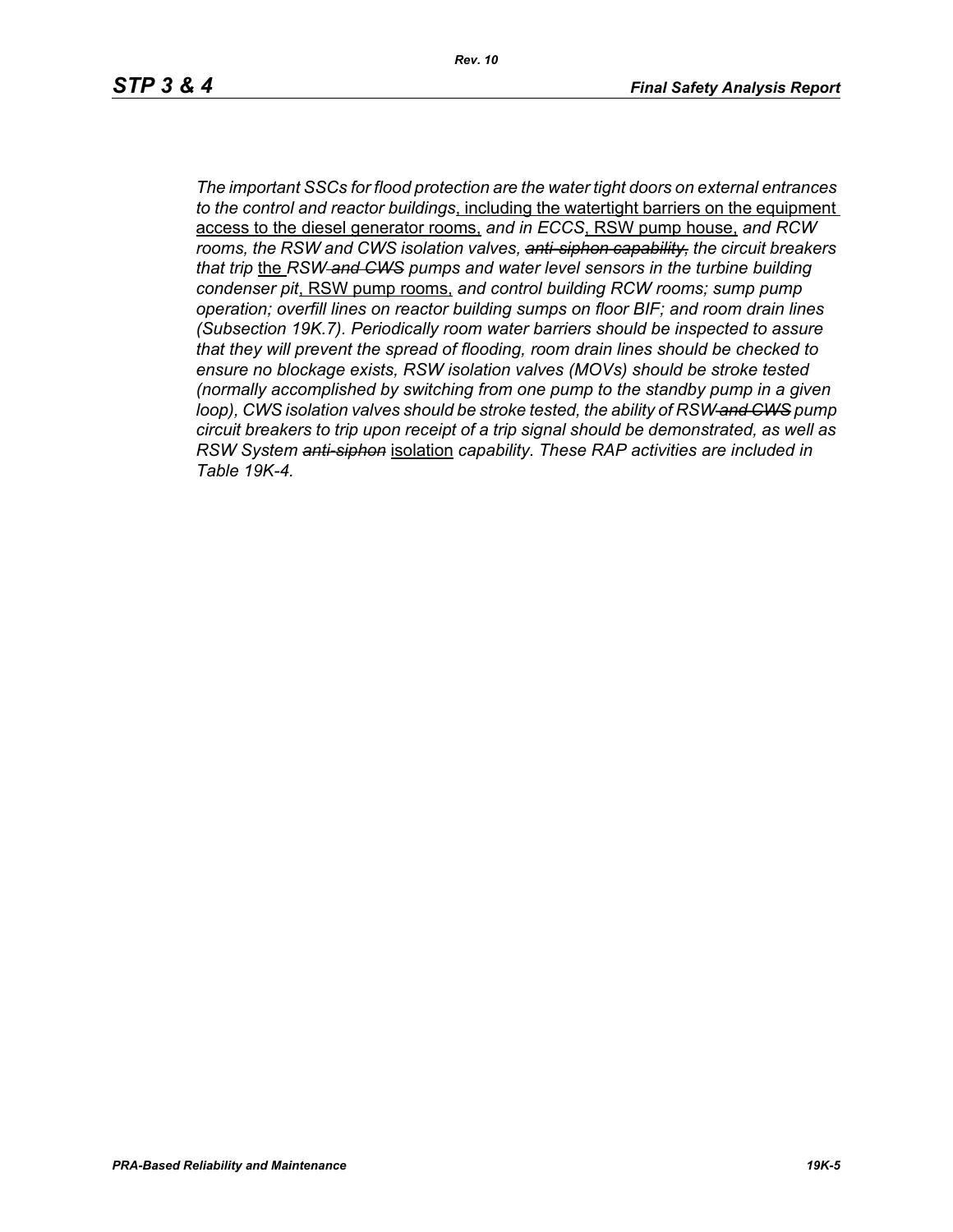| <b>SSC</b>                                                                          | <b>Fussell-Vesely</b><br>Importance $(\%)^*$ | <b>Risk Achievement</b><br>Worth* |
|-------------------------------------------------------------------------------------|----------------------------------------------|-----------------------------------|
| <b>Combustion Turbine Generator</b>                                                 |                                              |                                   |
| <b>Emergency Diesel Generator CCF</b>                                               |                                              |                                   |
| <b>SRV CCF (Open and reseat)</b>                                                    |                                              |                                   |
| <b>RHR Loop Maintenance</b>                                                         |                                              |                                   |
| <b>RBCW CCF</b>                                                                     |                                              |                                   |
| <b>RSW CCF</b>                                                                      |                                              |                                   |
| <b>RHR Pump (individual pumps)</b>                                                  |                                              |                                   |
| <b>Control Rod Drive Injection (Level Control)</b>                                  |                                              |                                   |
| RCIC Unavailable Due To Testing Or Maintenance                                      |                                              |                                   |
| <b>RHR Pump Room AC</b>                                                             |                                              |                                   |
| <b>Div II Power Cable</b>                                                           |                                              |                                   |
| Multiplex Transmission Network Essential Communication<br><b>Function (ECF) CCF</b> |                                              |                                   |
| <b>RCIC Turbine</b>                                                                 |                                              |                                   |
| <b>RHR Core Flooding CCF</b>                                                        |                                              |                                   |
| Minimum Flow Bypass Valve E11-F021A (B, C) (NOFO) ‡                                 |                                              |                                   |
| <b>RCIC Pump</b>                                                                    |                                              |                                   |
| RHR Heat Exchanger Inlet Valve P21-F013A (B,C) (NCFC) ‡                             |                                              |                                   |
| RHR Strainer E11-D001A (B, C)                                                       |                                              |                                   |
| Suppression Pool Return Line Valve E11-F008A (B, C) (NCFC)<br>ŧ                     |                                              |                                   |
| <b>Trip System Logic Units-Unit CCF</b>                                             |                                              |                                   |
| Remote Multiplexing Units Remote Digital Logic Controller CCF                       |                                              |                                   |
| <b>RCIC Turbine Lubrication System</b>                                              |                                              |                                   |
| HPCF-B (Unavailable, Test or Maintenance)                                           |                                              |                                   |
| <b>HPCF CCF</b>                                                                     |                                              |                                   |
| <b>RCIC Pump Room AC Unit</b>                                                       |                                              |                                   |
| <b>Station Batteries CCF</b>                                                        |                                              |                                   |
| Single Offsite Power Line +                                                         |                                              |                                   |
| RCIC Min Flow Bypass Valve E51-F011 (NOFO) ‡                                        |                                              |                                   |
| RCIC Injection Valve F004 (NCFC) ‡                                                  |                                              |                                   |
| RCIC Min Flow Bypass Valve E51-F011 (NCFC) ‡                                        |                                              |                                   |

# **Table 19K-1 ABWR SSCs of Greatest Importance for CDF, Level 1 Analysis**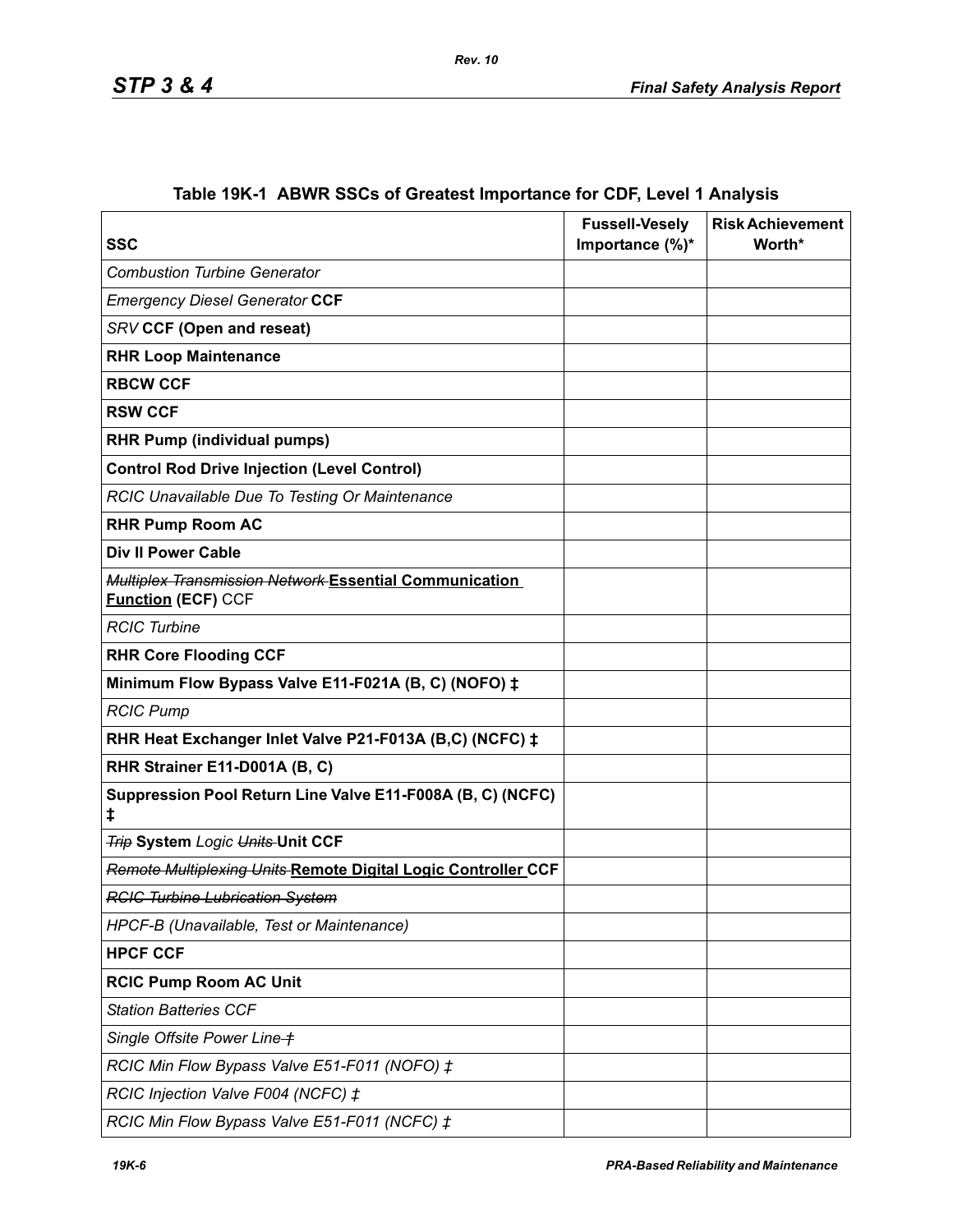| SSC                                               | <b>Fussell-Vesely</b><br>Importance $(\%)^*$ | <b>Risk Achievement</b><br>Worth* |
|---------------------------------------------------|----------------------------------------------|-----------------------------------|
| RCIC Steam Supply Valve E51-F037 (NCFC) ‡         |                                              |                                   |
| HPCF Maintenance Valve E22-F005Bf                 |                                              |                                   |
| <b>Suppression Pool Temperature</b>               |                                              |                                   |
| <b>Division 1 Transmission Network (ECF)</b>      |                                              |                                   |
| <b>RCIC Isolation Signal Logic</b>                |                                              |                                   |
| <del>Both Offsite Power Sources</del>             |                                              |                                   |
| HPGF Pump +                                       |                                              |                                   |
| SRVs +                                            |                                              |                                   |
| <b>RHR Flow Transmitters (CCF Miscalibration)</b> |                                              |                                   |
| Level 2 Sensors (CCF)                             |                                              |                                   |
| <b>Level 8 Sensors (CCF Miscalibration)</b>       |                                              |                                   |
| <b>Digital Trip Modules (CCF)</b>                 |                                              |                                   |

#### **Table 19K-1 ABWR SSCs of Greatest Importance for CDF, Level 1 Analysis (Continued)**

- *\* Not part of DCD (Refer to SSAR* contained in plant-specific PRA documentation*)*
- *† SSCs with low FV importance and low risk achievement worth. Not considered further for RAP on the basis of Level 1 analysis.*
- *‡ Valves that are closed during normal operation, and fail to open when required during a transient, are designated NCFC. Technically, they are "fail as is" conditions, which is closed. The minimum flow bypass valve is closed during normal operation, but during transients requiring RCIC operation, the bypass valve opens. Failure of this valve to open at that demand is shown as NCFC. Later in the transient this bypass valve, which is normally open at this time, should close on demand. If it fails to close, the shorthand description NOFO is used.*
- *ƒ SSC with low FV importance and low risk achievement worth, but retained because of human factor importance.*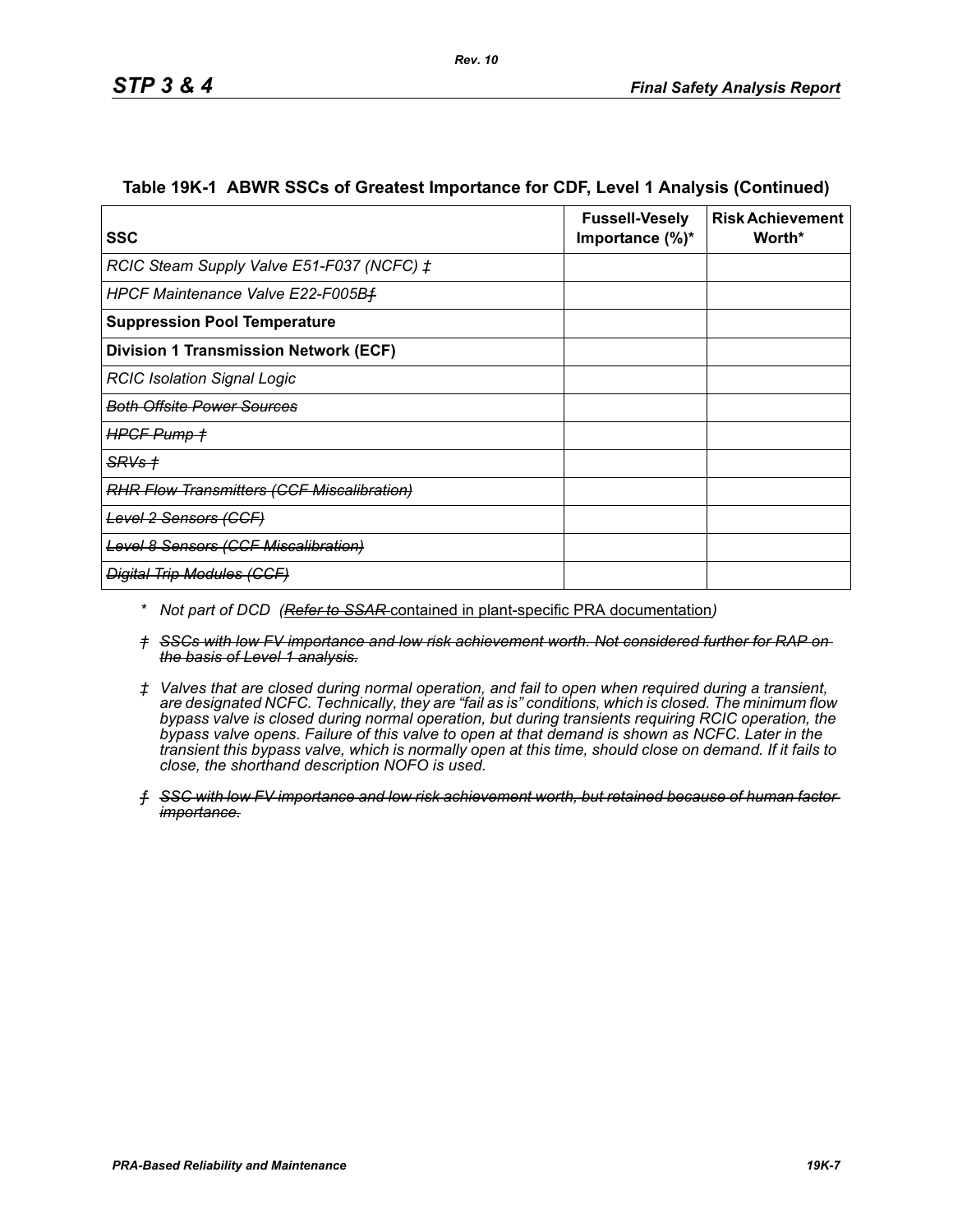| <b>SSC</b>                                                                           | <b>Fussell-Vesely</b><br>Importance % + | <b>Risk Achievement</b><br>Worth <sup>+</sup> |
|--------------------------------------------------------------------------------------|-----------------------------------------|-----------------------------------------------|
| <b>Suppression Pool Water Level (Pool Rupture)</b>                                   |                                         |                                               |
| <b>Digital Trip Units CCF</b>                                                        |                                         |                                               |
| <b>SRV CCF [ADS]</b>                                                                 |                                         |                                               |
| Level 8 Sensors (Miscalibrated CCF)                                                  |                                         |                                               |
| <b>AC Distribution Power Cables</b>                                                  |                                         |                                               |
| 1 <sup>st</sup> ESF RIF RMU Div 4 (3 Divisions) Fails                                |                                         |                                               |
| 2 <sup>nd</sup> ESF RIF RMU Div 4 (3 Divisions) Fails                                |                                         |                                               |
|                                                                                      |                                         |                                               |
| Div 1(2, 3) ECF EMS Transmission Network Failure<br>Class 1E 4160V/480V Transformers |                                         |                                               |
|                                                                                      |                                         |                                               |
| RBCW Temperature Control Valve P21-F006A (B, C) (NOFC)                               |                                         |                                               |
| RHR - Flow Transmitter FT008A (B, C) (CCF Miscalibration)                            |                                         |                                               |
| RHR Pump A (B, C)                                                                    |                                         |                                               |
| RHR Heat Exchanger Bypass FCV E11-F013A (B, C) (NCFO)                                |                                         |                                               |
| RHR Wetwell Spray Valve E11-F019A (B, C) (NCFO)                                      |                                         |                                               |
| RHR Injection Valve E11-F005A (B, C) (NCFO)                                          |                                         |                                               |
| RPV SDC Suction Line Isolation Valve E11-F012A (B, C) (NCFO)                         |                                         |                                               |
| RHR Suppression Pool Suction Valve E11-F001A (B, C) (NOFC)                           |                                         |                                               |
| RHR Heat Exchanger FCV E11-F004A (B, C) (NOFC)                                       |                                         |                                               |
| RHR Pump Discharge Check Valve E11-F002A (B, C)                                      |                                         |                                               |
| RHR Pump Discharge Manual Valve E11-F003A (B, C)                                     |                                         |                                               |
| RHR Heat Exchanger A (B, C)                                                          |                                         |                                               |
| RHR Pump Motor Bearing Cooler A (B, C)                                               |                                         |                                               |
| RHR Pump Mechanical Seal Cooler A (B, C)                                             |                                         |                                               |
| RHR Suppression Pool Temp Signal T53-TRS-601A & B                                    |                                         |                                               |
| <b>RHR Flow Transmitters (CCF Miscalibration)</b>                                    |                                         |                                               |
| Class 1E 4160V Switchgear                                                            |                                         |                                               |
| <b>Class 1E 480V Switchgear</b>                                                      |                                         |                                               |
| <b>Class 1E 480V MCCs</b>                                                            |                                         |                                               |
| <b>Class 1E DC Power Distribution Panels</b>                                         |                                         |                                               |
| RBCW Temperature Control Valve P21-F006A (B, C) (NOFC)                               |                                         |                                               |
| <b>HPCF Flow Transmitters (CCF Miscalibration)</b>                                   |                                         |                                               |

## **Table 19K-2 ABWR SSCs With Moderate Risk Achievement Worth For CDF, Level 1 Analysis\***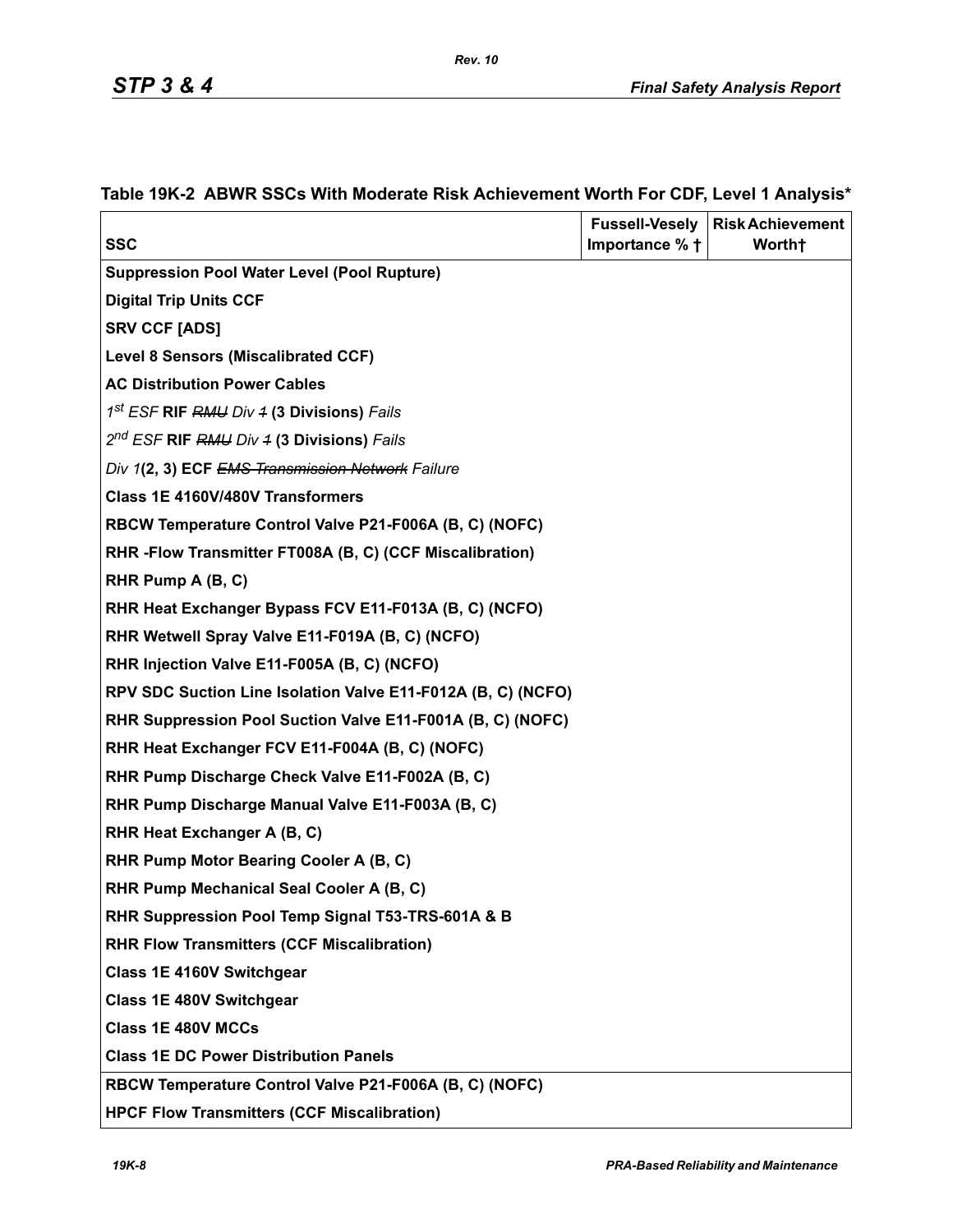|                                                                 |                          | <b>Fussell-Vesely   Risk Achievement</b> |
|-----------------------------------------------------------------|--------------------------|------------------------------------------|
| <b>SSC</b>                                                      | Importance $%$ $\dagger$ | Worth <sup>+</sup>                       |
| <b>HPCF Pressure Transmitters (CCF Miscalibration)</b>          |                          |                                          |
| <b>Level 2 Sensors (CCF)</b>                                    |                          |                                          |
| <b>Both Offsite Power Sources (CCF)</b>                         |                          |                                          |
| <b>Pipe Rupture (RBCW Loop)</b>                                 |                          |                                          |
| <b>Pipe Rupture (RSW Loop)</b>                                  |                          |                                          |
| NBS Isolation Check Valve B21-F003B (FW Isolation) Fails Closed |                          |                                          |
| NBS Isolation Check Valve B21-F004B (FW Isolation) Fails Closed |                          |                                          |
| RCIC Check Valve E51-F003 Fails to Open                         |                          |                                          |
| RCIC Outboard Check Valve F005 Fails to Open                    |                          |                                          |
| RCIC Check Valve F038 Fails to Open                             |                          |                                          |
| NBS Manual Valve B21-F005B (NOFC) Fails Closed                  |                          |                                          |
| RCIC Valve E51-F011 (NOFO) Fails                                |                          |                                          |
| RCIC Valve E51-F004 (NCFC) Fails                                |                          |                                          |
| RCIC Valve E51-F011 (NCFC) Fails                                |                          |                                          |
| RCIC Valve E51-F037 (NCFC) Fails                                |                          |                                          |
| RCIC Isolation Valve F035 Fails (NOFC)                          |                          |                                          |
| RCIC Isolation Valve F036 Fails (NOFC)                          |                          |                                          |
| RCIC Isolation Valve F039 Fails (NOFC)                          |                          |                                          |
| RCIC Turbine Exhaust Isolation Valve F039 Limit Switch Fails    |                          |                                          |
| <b>RCIC Steam Supply Bypass Valve F045 Limit Switch Fails</b>   |                          |                                          |
| <b>RCIC Flow Sensor FT-007-2 Miscalibrated</b>                  |                          |                                          |
| RCIC Pressure Sensor PIS-Z605 Miscalibrated                     |                          |                                          |
| RCIC Flow Sensor E51-FT007-2 Fails                              |                          |                                          |
| RCIC Pressure Sensor PIS-Z605 Fails                             |                          |                                          |
| Diode SID Open                                                  |                          |                                          |
| SLF/ECF SLU/EMS Link for Div 1 SLU 1 Fails (RCIC Fails)         |                          |                                          |
| SLF/ECF-SLU/EMS Link for Div 1 SLU 2 Fails (RCIC Fails)         |                          |                                          |

#### **Table 19K-2 ABWR SSCs With Moderate Risk Achievement Worth For CDF, Level 1 Analysis\***

† *Not part of DCD (Refer to SSAR* contained in plant-specific PRA documentation*)*

*Rev. 10*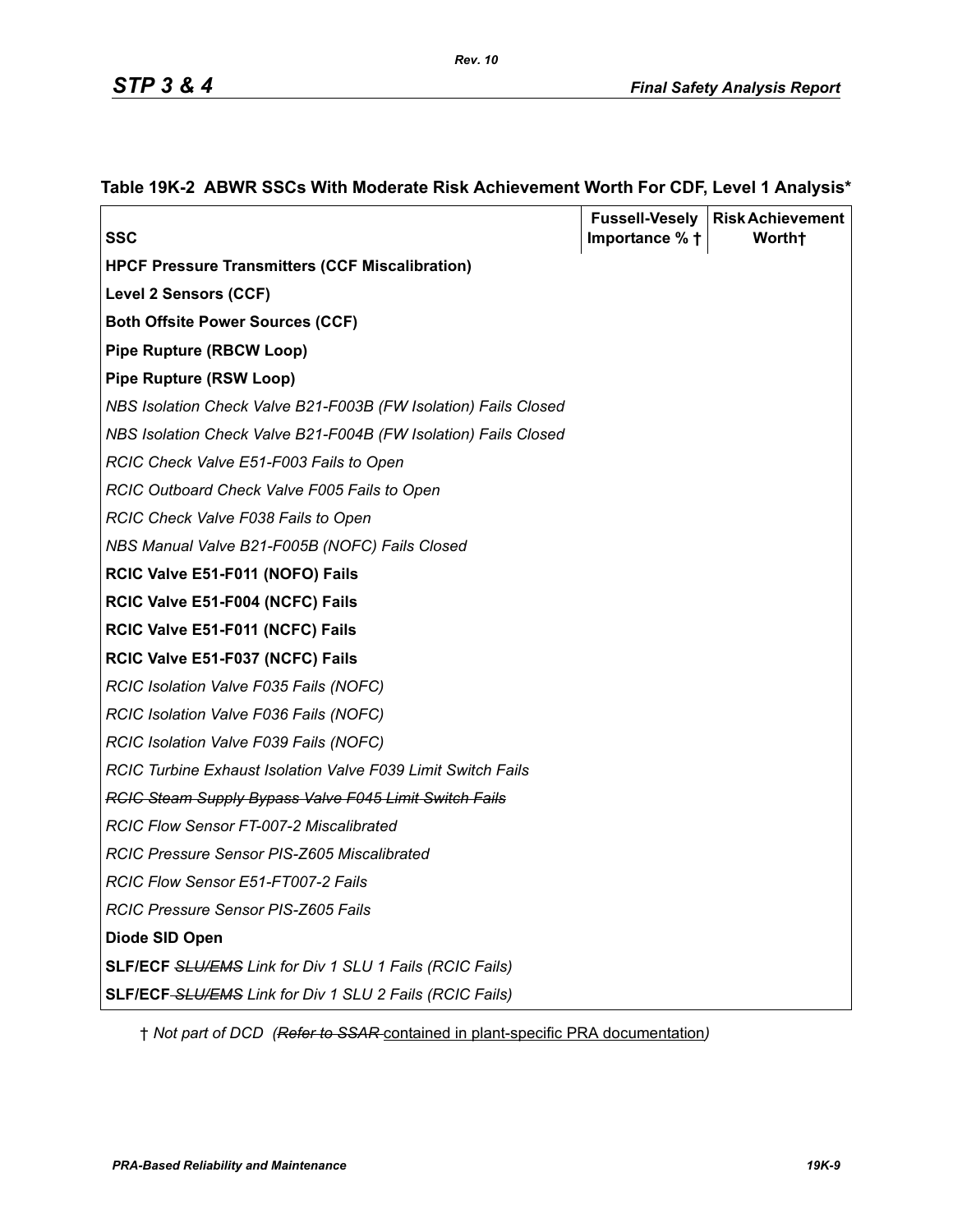| <b>Initiating Event</b>                      | <b>Events Per</b><br>Year* | Total CDF <sup>*</sup> | <b>Percent CDF</b><br>Contribution* |
|----------------------------------------------|----------------------------|------------------------|-------------------------------------|
| Station Blackout for Less Than Two Hours     |                            |                        |                                     |
| Station Blackout for Two to Eight Hours      |                            |                        |                                     |
| Loss of Offsite Power for Two to Eight Hours |                            |                        |                                     |
| <b>Unplanned Manual Reactor Shutdown</b>     |                            |                        |                                     |
| Station Blackout for More Than Eight Hours   |                            |                        |                                     |
| <b>Medium Break LOCA</b>                     |                            |                        |                                     |
| Isolation/Loss of Feedwater                  |                            |                        |                                     |

## **Table 19K-3 ABWR Initiating Event Contribution to CDF, Level 1 Analysis**

*Rev. 10*

\* *Not part of DCD (Refer to SSAR* contained in plant-specific PRA documentation*)*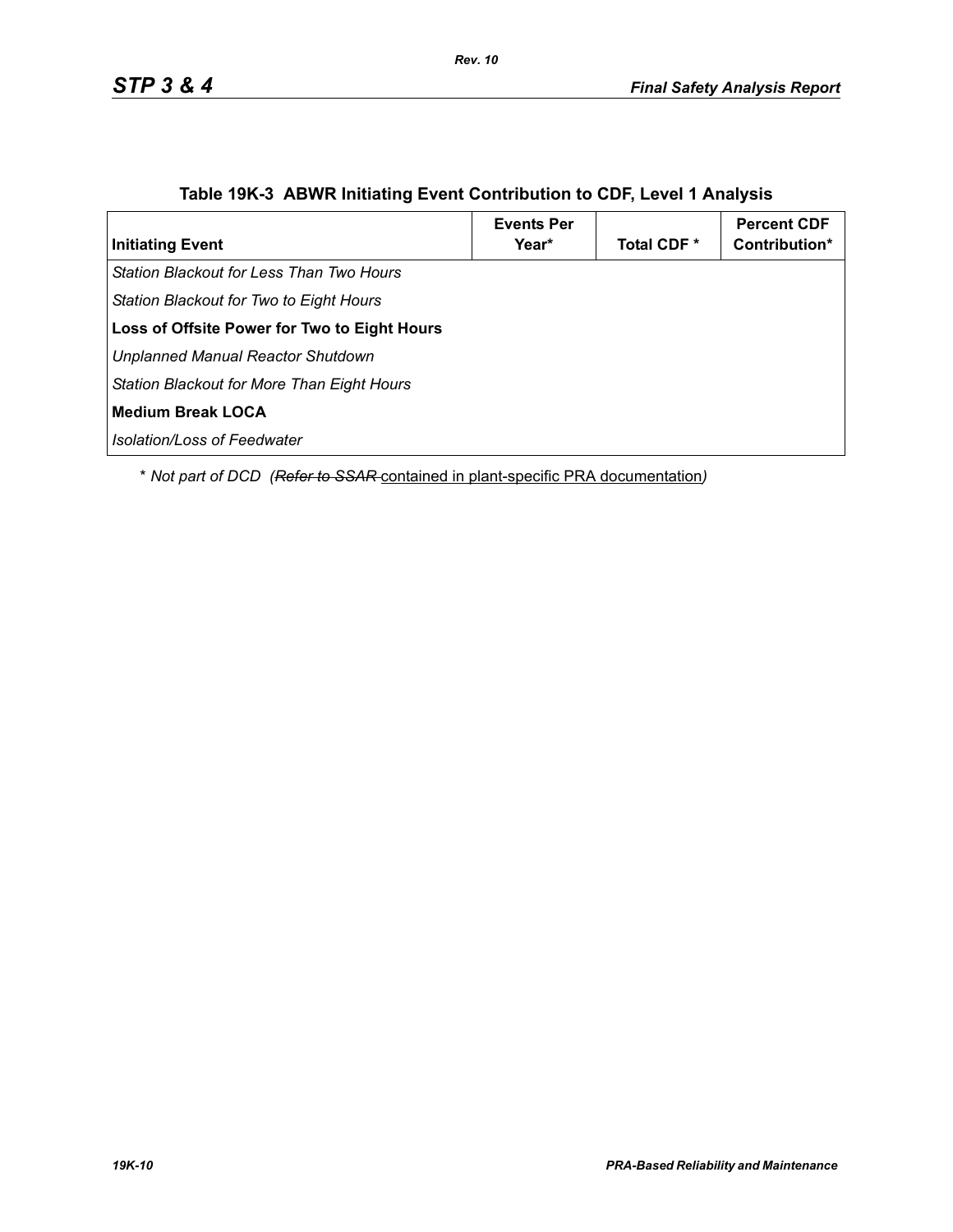| $\boldsymbol{\omega}$<br>Table 19K-4 Failure Modes and RAP Activities<br>ËP                                 |                                                                                                          |                                                                                            |                                                         |                          |                                        |  |
|-------------------------------------------------------------------------------------------------------------|----------------------------------------------------------------------------------------------------------|--------------------------------------------------------------------------------------------|---------------------------------------------------------|--------------------------|----------------------------------------|--|
| Component                                                                                                   | <b>Failure Mode/Cause</b>                                                                                | <b>Recommended Maintenance</b>                                                             | <b>Test or</b><br><b>Maintenance</b><br><b>Interval</b> | <b>Basis</b>             | Unavailability,<br><b>Failure Rate</b> |  |
| <b>Multiplexers</b>                                                                                         | Common cause failure of all-<br>MUX to give proper signals                                               | System functional test-<br>Complete system test, error check                               | 3 months<br>2 years                                     | Experience<br>Experience | $\star$                                |  |
| <b>ECF</b>                                                                                                  | <b>Common cause failure of all</b>                                                                       | <b>System functional test</b>                                                              | 3 months                                                | <b>Experience</b>        | $\star$                                |  |
|                                                                                                             | <b>ECF to give proper signals</b>                                                                        | Complete system test, error<br>check                                                       | 2 years                                                 | <b>Experience</b>        | $\star$                                |  |
| One ESF RIF SMU for Div 1                                                                                   | Failure of RIF or link between                                                                           | System functional test                                                                     | 3 months                                                | Experience               |                                        |  |
| or one SLF/ECF SLU/EMS<br>Link for SLF SLU Div 1                                                            | RIF and SLF Failure of remote<br>multiplex unit or link between-<br>RMU and safety system logic-<br>unit | Complete system test, error check 2 years                                                  |                                                         | Experience               | $\star$                                |  |
| RPS TLFs -Trip Logic Units                                                                                  | Failure to trip upon demand                                                                              | System functional test                                                                     | 3 months                                                | Experience               |                                        |  |
|                                                                                                             |                                                                                                          | Complete system test, error check R/M outage                                               |                                                         | Experience               |                                        |  |
| <b>RGIG Turbine Lube System</b>                                                                             | Lube oil pump failure                                                                                    | Lube oil pump operation and oil<br>pressure check                                          | 3 months                                                | Experience               | $\star$                                |  |
| Limit Switches on RCIC<br><b>Turbine Exhaust Isolation</b><br>and Valve Steam Supply<br><b>Bypass Valve</b> | Failure of switch to change<br>position when valve movement<br>occurs                                    | Observation of limit switch<br>actuation during valve stroke test                          | 3 months                                                | Experience‡              | $^\mathrm{+}$                          |  |
| <b>DTFs Digital Trip Modules</b>                                                                            | Common cause failure to trip                                                                             | Review trip unit test procedure to<br>assure note about potential safety<br>considerations | Annual                                                  | Judgment                 |                                        |  |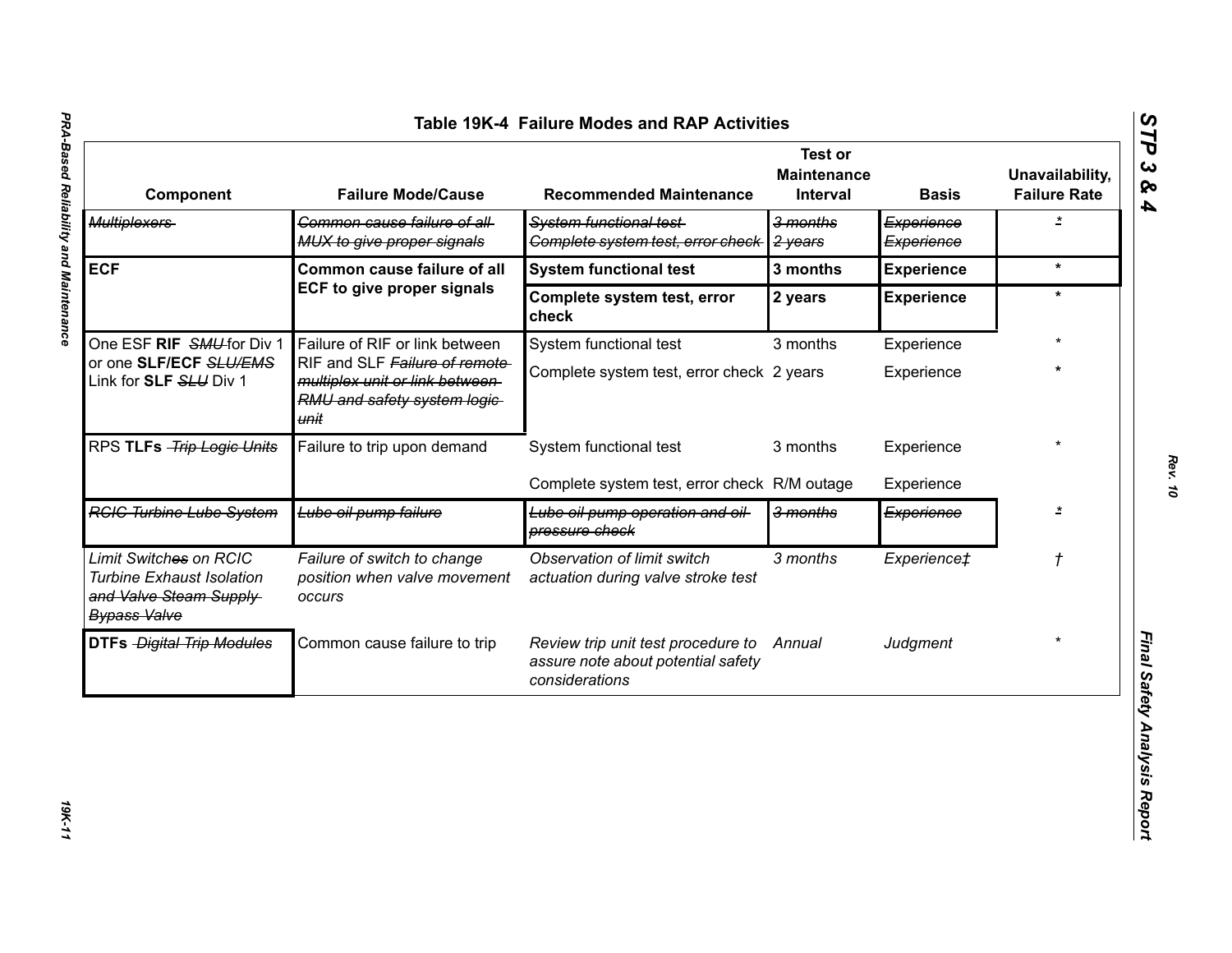| Component                                             | <b>Failure Mode/Cause</b>                                          | <b>Recommended Maintenance</b>                                                                                                                                  | <b>Test or</b><br><b>Maintenance</b><br><b>Interval</b> | <b>Basis</b>                                       | Unavailability,<br><b>Failure Rate</b> |
|-------------------------------------------------------|--------------------------------------------------------------------|-----------------------------------------------------------------------------------------------------------------------------------------------------------------|---------------------------------------------------------|----------------------------------------------------|----------------------------------------|
| <b>Non-ADS SRVs</b>                                   | Common mode failure of<br>SRVs to open on demand or<br>remain open | Inspect and replace degradable<br>parts and test for correct<br>operation                                                                                       | 5 years (max)                                           | Environmental<br>qualification                     | $\star$                                |
|                                                       |                                                                    | Remove valve, test for setpoint<br>pressure, adjust setpoint as<br>necessary, test for seat<br>leakage, repair. Stagger testing<br>of valves, 50% at one outage | 3 years                                                 | Experience,<br><b>ANSI/ASME</b><br>OM <sub>1</sub> | $\star$                                |
| Firewater System Pumps on<br>Fire Truck and portable  | Failure of pumps to provide<br>required flow at pressure           | 20 min pump at 100% rated flow,<br>1.13 MPa (150 psi)                                                                                                           | 1 year                                                  | Judgment                                           | $***$                                  |
| <u>diesel-driven fire pump</u><br>(Subsection 19.4.6) |                                                                    | 10 min pump at 70% rated flow,<br>1.48 MPa (200 psi)                                                                                                            | 1 year                                                  | Judgment                                           |                                        |
|                                                       |                                                                    | 10 min pump at 50% rated flow,<br>1.82 MPa (250 psi)                                                                                                            | 1 year                                                  | Judgment                                           |                                        |
|                                                       | Failure of system to deliver<br>required flow                      | Test system flow with fire truck<br>pumps, water from tanks & from<br><b>UHS</b>                                                                                | 4 years                                                 | Judgment                                           |                                        |
|                                                       |                                                                    | Test system flow with AC-driven<br>and diesel-driven pumps, water<br>from tanks & from UHS                                                                      | 4 years                                                 | Judgment                                           |                                        |
| DC Div 1 Distribution Panel<br>(including Diode S1D)  | Panel or diode failure                                             | Panel function is demonstrated by 3 months<br>system test                                                                                                       |                                                         | Experience                                         | $\star$                                |
| Div 1 EMS ECF                                         | Network failure Failure                                            | System functional test                                                                                                                                          | 3 months                                                | Experience                                         |                                        |
| <b>Transmission Network</b>                           |                                                                    | Complete system test, error check 2 years                                                                                                                       |                                                         | Experience                                         | $\star$                                |

*PRA-Based Reliability and Maintenance* 

**PRA-Based Reliability and Maintenance**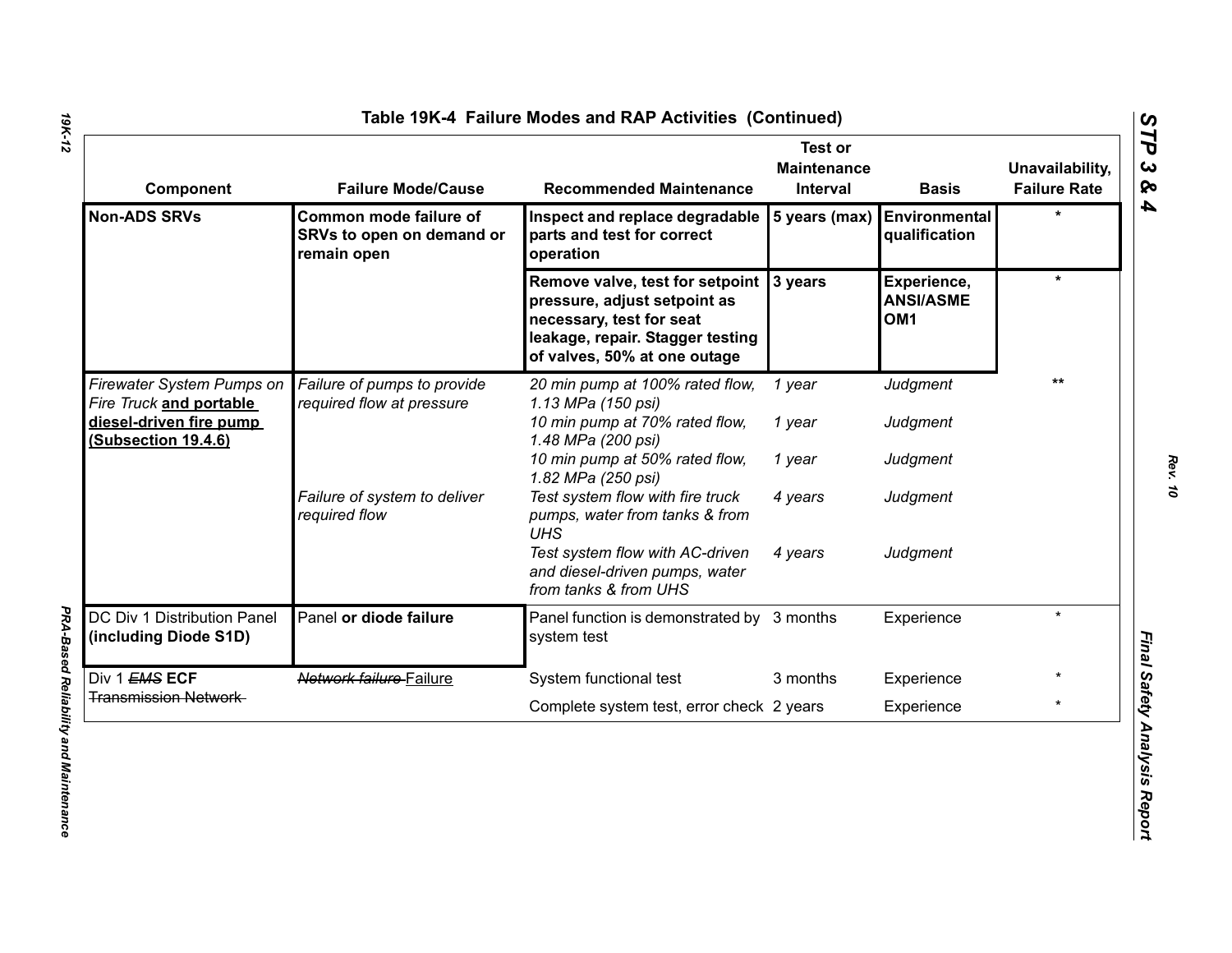| Component                   | <b>Failure Mode/Cause</b>                                      | <b>Recommended Maintenance</b>                                                                  | <b>Test or</b><br><b>Maintenance</b><br>Interval | <b>Basis</b>       | Unavailability,<br><b>Failure Rate</b> |
|-----------------------------|----------------------------------------------------------------|-------------------------------------------------------------------------------------------------|--------------------------------------------------|--------------------|----------------------------------------|
| <b>RBCW Pumps</b>           | Failure to provide adequate<br>flow at desired pressure        | Discharge pressure test<br>Inlet pressure test<br><b>Flow test</b><br><b>Vibration test</b>     | 3 months                                         | <b>Table 3.9-8</b> |                                        |
|                             |                                                                | Monitor pump parameters on<br>the normally running pump to<br>detect abnormalities              | Weekly                                           | <b>Judgment</b>    | $\star$                                |
| <b>RSW Pumps</b>            | <b>Failure to provide adequate</b><br>flow at desired pressure | Discharge pressure test<br>Inlet pressure test<br><b>Flow test</b><br><b>Vibration test</b>     | 3 months                                         | <b>Table 3.9-8</b> | $\star$                                |
|                             |                                                                | Monitor pump parameters on<br>the normally running pump to<br>detect abnormalities              | Weekly                                           | <b>Judgment</b>    | $\star$                                |
| <b>RBCW Heat Exchangers</b> | <b>Plugging/fouling</b>                                        | Monitor heat exchanger flow<br>and delta temperature/pressure<br>to detect existence of fouling | Weekly                                           | <b>Experience</b>  | $\star$                                |
|                             |                                                                | Internal inspection of heat<br>exchangers for plugging and<br>fouling                           | <b>R/M Outage</b>                                | <b>Experience</b>  |                                        |
| <b>RSW Strainers</b>        | Plugging                                                       | Monitor RBSW flow rate and<br>strainer delta pressure for<br>indications of plugging            | Weekly                                           | <b>Experience</b>  | $\star$                                |
| <b>UHS Fans</b>             | Failure to provide adequate<br>fan flow through tower          | <b>Flow test</b><br><b>Vibration Test</b>                                                       | 3 months                                         | <b>Experience</b>  | ***                                    |
|                             |                                                                | Inspection and<br>cleaning/lubrication                                                          | <b>R/M Outage</b>                                | <b>Experience</b>  | ***                                    |

*Rev. 10*

**19K-13**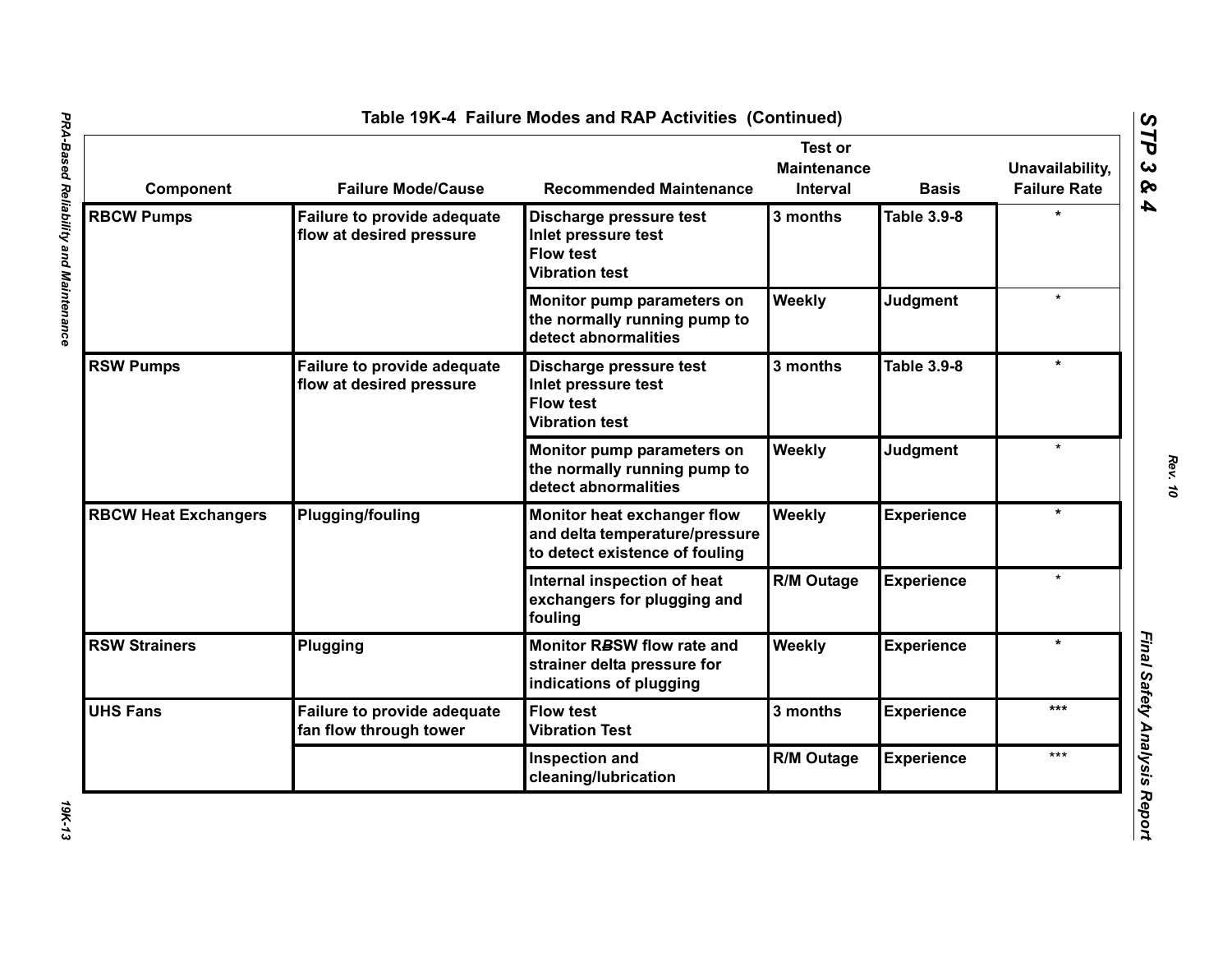| Component                                                                                       | <b>Failure Mode/Cause</b>                               | <b>Recommended Maintenance</b>                                                                      | <b>Test or</b><br><b>Maintenance</b><br>Interval | <b>Basis</b>                                  | Unavailability,<br><b>Failure Rate</b> |
|-------------------------------------------------------------------------------------------------|---------------------------------------------------------|-----------------------------------------------------------------------------------------------------|--------------------------------------------------|-----------------------------------------------|----------------------------------------|
| <b>Control and Reactor</b><br>Building, RSW pump<br>House, and ECCS<br>Room Watertight<br>Doors | Failure to retain integrity                             | Inspection of watertight doors,<br>including penetrations                                           | 1 year & after<br>major<br>maintenance           | Judgment                                      |                                        |
| RSW and CWS-Pump<br><b>Circuit Breakers</b>                                                     | Failure to trip pump on<br>demand                       | Breaker trip test to assure trip<br>on Demand                                                       | 6 months                                         | Judgment                                      | $\star$                                |
| <b>HPCF Pumps</b>                                                                               | Failure to provide adequate<br>flow at desired pressure | Discharge pressure test<br>Inlet pressure test<br><b>Flow test</b><br><b>Vibration test</b>         | 3 months                                         | <b>Table 3.9-8</b>                            | ttt                                    |
| <b>HPCF Injection Valves</b><br><b>F003 and F005</b>                                            | Failure to open because of<br>mechanical problems       | <b>Stroke test</b>                                                                                  | 3 months                                         | Experience;<br><b>ASME Code</b><br><b>ISI</b> | $+ + +$                                |
|                                                                                                 |                                                         | Visual and penetrant inspection<br>of stem, ultrasonic inspection<br>of stem; replace if necessary. | 10 years                                         | Low failure<br>rate; ASME<br>Code ISI.        | $\star$                                |
|                                                                                                 | Failure to open because of<br>electrical problems       | <b>Electrical circuit test</b>                                                                      | 3 months                                         | <b>Experience</b>                             |                                        |
| <b>RHR Injection Valves F001,</b><br>F003, F005, F006                                           | Failure to open because of<br>mechanical problems       | <b>Stroke test</b>                                                                                  | 3 months                                         | Experience;<br><b>ASME Code</b><br><b>ISI</b> | $^{\dagger\dagger}$                    |
|                                                                                                 |                                                         | Visual and penetrant inspection<br>of stem, ultrasonic inspection<br>of stem; replace if necessary. | 10 years                                         | Low failure<br>rate; ASME<br>Code ISI.        | $\star$                                |
|                                                                                                 | Failure to open because of<br>electrical problems       | <b>Electrical circuit test</b>                                                                      | 3 months                                         | <b>Experience</b>                             |                                        |

*PRA-Based Reliability and Maintenance* 

**PRA-Based Reliability and Maintenance**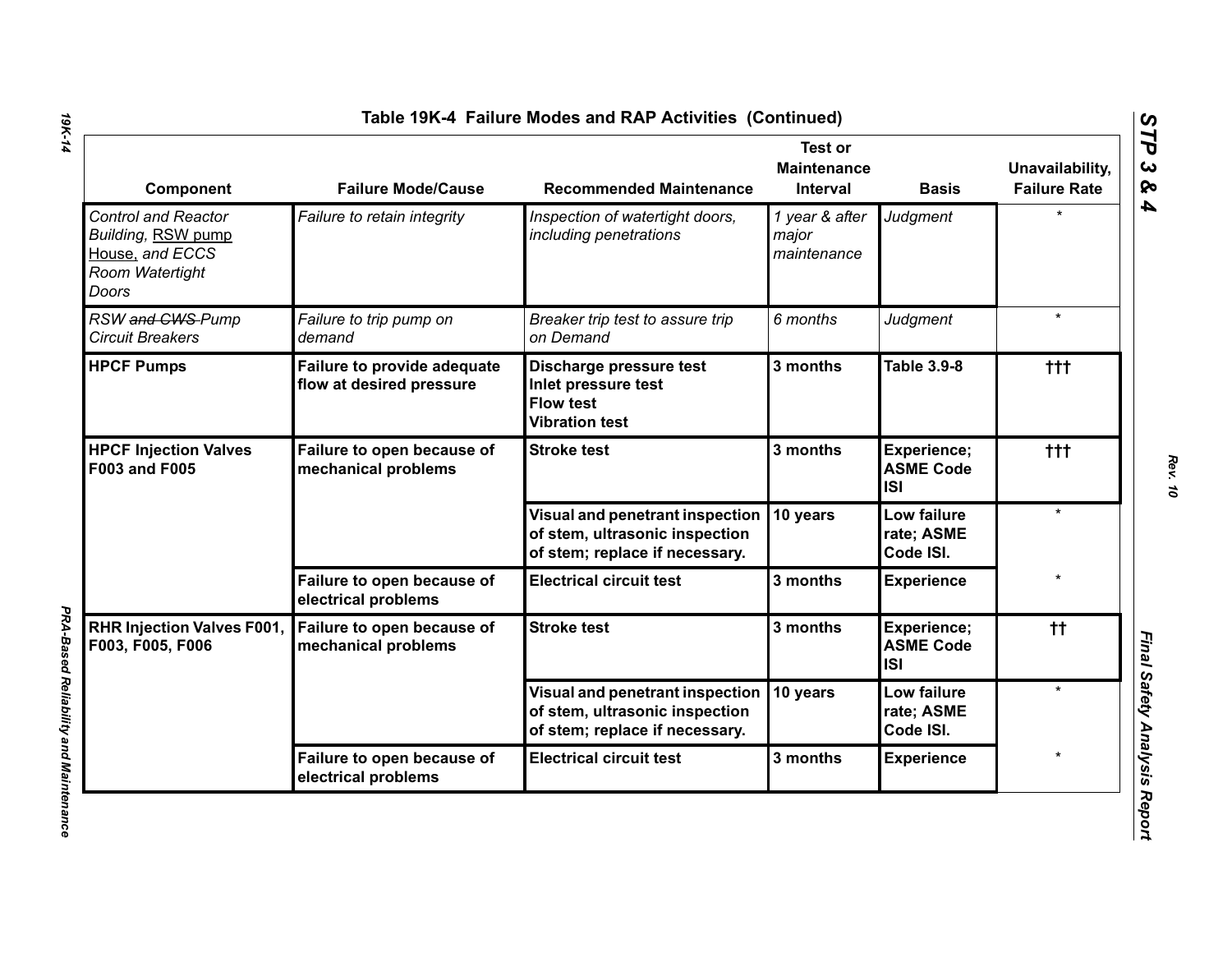| Component                                                       | <b>Failure Mode/Cause</b>                                      | <b>Recommended Maintenance</b>                                                                                             | <b>Test or</b><br><b>Maintenance</b><br>Interval | <b>Basis</b>      | Unavailability,<br><b>Failure Rate</b> |
|-----------------------------------------------------------------|----------------------------------------------------------------|----------------------------------------------------------------------------------------------------------------------------|--------------------------------------------------|-------------------|----------------------------------------|
| <b>RHR Heat Exchangers</b>                                      | <b>Fouling</b>                                                 | Monitor and trend delta-<br>temperature across heat<br>exchanger during RHR testing<br>and operation                       | <b>R/M Outage</b>                                | Judgment          | $^{\dagger\dagger}$                    |
| <b>ESF SLF Divisions</b>                                        | Failure to operate; failure to<br>properly generate initiation | <b>System functional test</b>                                                                                              | 3 months                                         | <b>Experience</b> | $\star$                                |
|                                                                 | signals                                                        | Complete system test, error<br>check                                                                                       | 2 years                                          | <b>Experience</b> | $\star$                                |
| <b>Suppression Pool</b>                                         | Loss of structural integrity;<br>leakage                       | Periodic inspection of<br>suppression pool structural<br>elements to detect degradation,<br>incipient leakage or corrosion | <b>R/M Outage</b>                                | <b>Experience</b> | ***                                    |
| <b>Common Cause Failures</b>                                    |                                                                |                                                                                                                            |                                                  |                   |                                        |
| <b>RHR System (Shutdown</b><br><b>Cooling &amp; LPFL Modes)</b> | <b>Common mode failure</b>                                     | System walkdown to identify<br><b>CCF type problems</b>                                                                    | R/M outage                                       | <b>Judgment</b>   | $***$                                  |
| <b>Pumps</b>                                                    | Start and Run                                                  |                                                                                                                            |                                                  |                   |                                        |
| ■ Room Air                                                      | ■ Start and Run                                                |                                                                                                                            |                                                  |                   |                                        |
| <b>Conditioners</b>                                             | ■ Open                                                         |                                                                                                                            |                                                  |                   |                                        |
| Injection MOVs                                                  |                                                                |                                                                                                                            |                                                  |                   |                                        |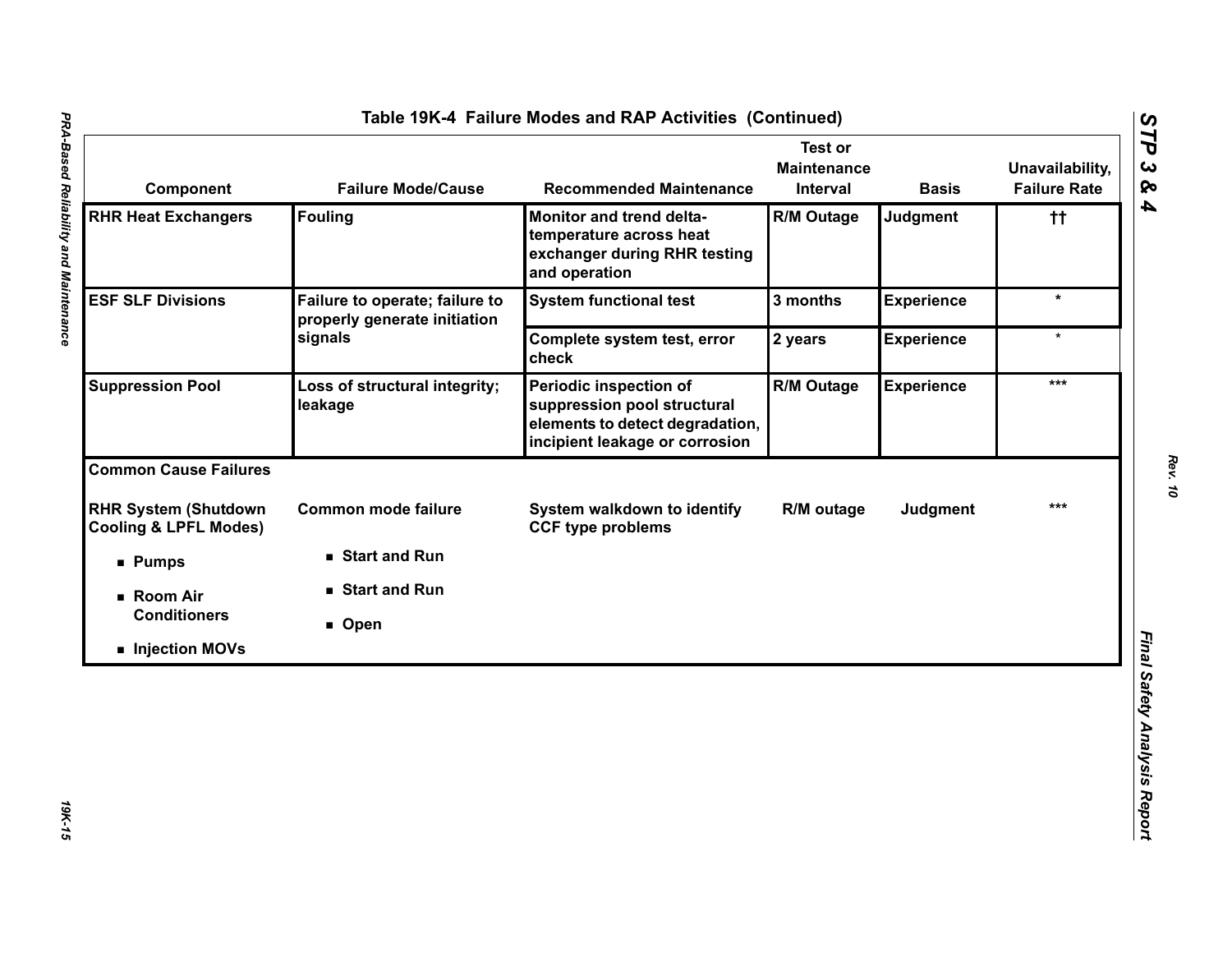| Component                                                  | <b>Failure Mode/Cause</b>  | <b>Recommended Maintenance</b>                                                                | <b>Test or</b><br><b>Maintenance</b><br>Interval | <b>Basis</b>      | Unavailability,<br><b>Failure Rate</b> |
|------------------------------------------------------------|----------------------------|-----------------------------------------------------------------------------------------------|--------------------------------------------------|-------------------|----------------------------------------|
| <b>HPCF System</b>                                         | <b>Common mode failure</b> | System walkdown to identify<br><b>CCF type problems</b>                                       | R/M outage                                       | Judgment          | ***                                    |
| <b>Pumps</b>                                               | Start and Run              |                                                                                               |                                                  |                   |                                        |
| Injection MOVs                                             | ■ Open                     |                                                                                               |                                                  |                   |                                        |
| <b>F005</b>                                                | ■ Mispositioning           | <b>Position check</b>                                                                         | Quarterly                                        |                   |                                        |
| <b>RBCW System</b>                                         | <b>Common mode failure</b> | System walkdown to identify<br><b>CCF type problems</b>                                       | R/M outage                                       | Judgment          | ***                                    |
| ■ Pumps                                                    | Run                        |                                                                                               |                                                  |                   |                                        |
| <b>RSW System</b>                                          | <b>Common mode failure</b> | System walkdown to identify<br><b>CCF type problems</b>                                       | R/M outage                                       | Judgment          | $***$                                  |
| ■ Pumps                                                    | Run                        |                                                                                               |                                                  |                   |                                        |
| ■ Strainers                                                | $\blacksquare$ Plug        | <b>Operation verification</b>                                                                 | Quarterly                                        |                   |                                        |
| <b>UHS System</b>                                          | <b>Common mode failure</b> | System walkdown to identify                                                                   | R/M outage                                       | Judgment          | $***$                                  |
| ■ Fans                                                     | Run                        | <b>CCF type problems</b>                                                                      |                                                  |                   |                                        |
| <b>Emergency Diesel</b>                                    | <b>Common mode failure</b> | Start up to full load                                                                         | 1 month                                          | <b>Tech Spec</b>  | $***$                                  |
| <b>Generators</b>                                          | ■ Start and run            |                                                                                               |                                                  |                   |                                        |
| <b>Suppression Pool</b><br><b>Temperature sensors T53-</b> | <b>Sensor fails</b>        | <b>Calibration of sensor</b>                                                                  | R/M outage                                       | <b>Experience</b> | ***                                    |
| TRS-601A and B                                             | <b>Common mode failure</b> | Analyze Level 2 calibration data<br>for trends of drifting or other<br><b>CCF indications</b> | R/M Outage                                       | <b>Judgment</b>   | $***$                                  |

*PRA-Based Reliability and Maintenance* 

**PRA-Based Reliability and Maintenance**